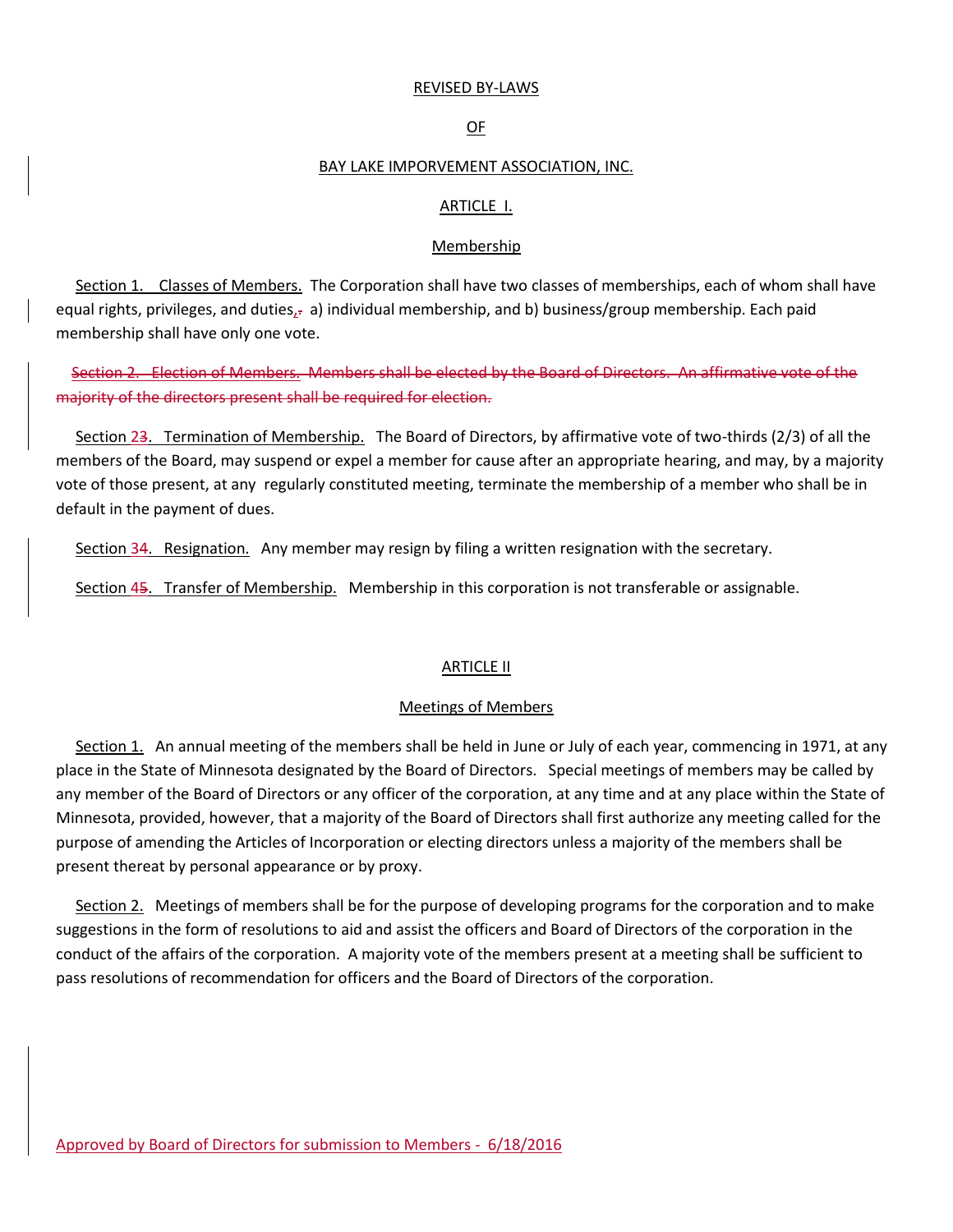## ARTICLE III

## Board of Directors

 Section 1. General Powers. The affairs of the corporation shall be managed by the Board of Directors, which shall consist of not less than six nor more than twelve individuals. Directors must be members of the corporation. The president of the corporation shall preside thereover.

 Section 2. Tenure and Qualifications. The Board of Directors shall hold office for the term of three years; one third of the Directors to be elected each year. The term of office shall begin immediately following the annual meeting at which such directors are elected. January 1 of the year following the election.

 Section 2A. Ex-Officio Directors. Pursuant to Minnesota Statutes §S317.20, subdivision 4, the Chairman of each of the various committees established by the Board of Directors who is not then a member of the Board shall constitute an ex-officio director of the corporation and shall be entitled to vote at each director meeting for which the Chairman's attendance has been requested by notification from the directors. Such ex-officio directors shall be counted in calculating the majority necessary to carry the vote but are not to be counted in determining whether a quorum of directors is present.

 Section 2B. Recognition of Associations. The Board of Directors shall have authority to recognize certain associations upon application to the Board for recognition and thereafter upon approval of said application by the Board the person duly designated and representing said association shall be encouraged to attend and participate in board meetings and discussions but shall have no voting power with respect thereto.

 Section 3. Meetings. Meetings of the Board of Directors shall be held as a majority of the Board of Directors shall determine.

 Section 4. Quorum. One-third (1/3) of the elected Board of Directors shall constitute a quorum for the transaction of business at any meeting of the board. The act of a majority of the Directors present at a meeting at which a quorum is present shall be the act of the Board of Directors, unless a greater number is required by law or by these By-Laws. A director may appoint a proxy for himself or vote by proxy.

 Section 5. Vacancies. Any vacancy occurring in the Board of Directors shall be filled by the vote or written action of a majority of the directors.

Section 6. Compensation. Directors as such shall not receive any compensation for their services.

Section 7. Written Action by Directors. Any action required by law to be taken at a meeting of directors, or any action which may be taken at a meeting of directors, may be taken without a meeting if all who are entitled to vote on such matters consent in writing to said action.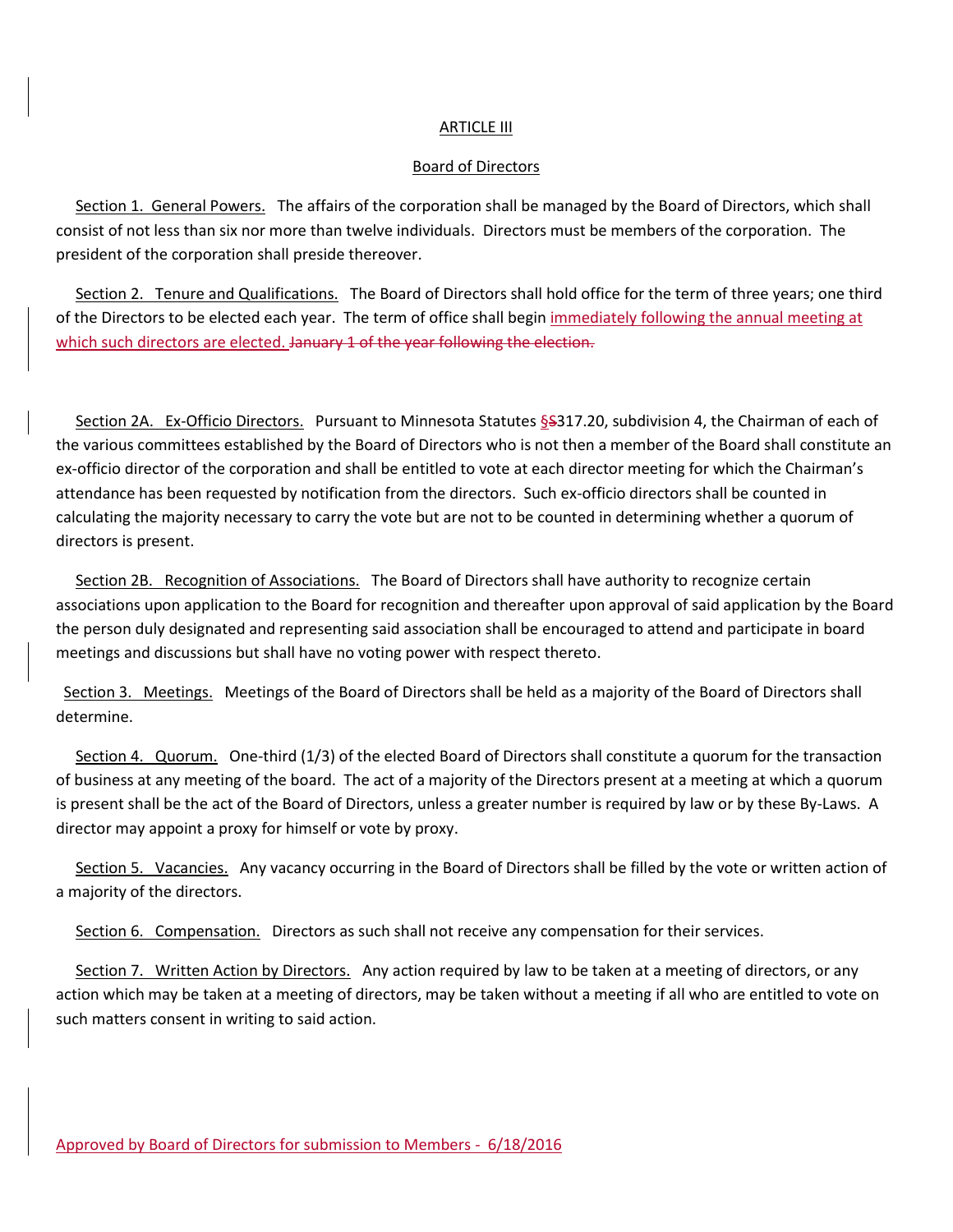## ARTICLE IV.

## **Officers**

 Section 1. Officers. The officers of the corporation shall be a president, a vice president, a secretary, a treasurer, and such other officers as may be elected by the Board of Directors. The same person shall not at any time hold the offices of (a) president and vice president; or (b) president and secretary. Officers need not be directors of the corporation. Officers must be natural persons of legal age and other than the President and Vice President need not be directors of the corporation.

 Section 2. Election and Term of Office. The officers of the corporation shall be elected by the Board of Directors and for a term as determined by the Board of Directors.

 Section 3. The president shall be the principal executive officer of the corporation and shall, in general, supervise and control all of the business and affairs of the corporation. The president He-shall preside at all meetings of the members. The presidentHe shall sign, with the secretary or with any other proper officer of the corporation authorized by the Board of Directors, any deeds, mortgages, bonds, contracts, or other instruments which the Board of Directors has authorized to be executed, except in cases where the signing and execution thereof shall be expressly delegated by the Board of Directors or these By-laws or by statute to some other officer or agent of the corporation; and, in general, the presidenthe shall perform all duties as may be prescribed by the Board of Directors from time to time.

 Section 4. Vice President. In the absence of the president, or in the event of the president'shis disability or refusal to act, the vice president (or in the event there shall be more than one vice president, the vice presidents in the order of their elections) shall perform the duties of the president, and, when so acting, shall have all the powers of and be subject to all the restrictions upon the president. Any vice president shall perform such other duties as from time to time may be assigned to him by the president or by the Board of Directors.

Section 5. Treasurer. If required by the Board of Directors, the treasurer shall give a bond for the faithful discharge of the treasurer'shis duties in such form and with such surety or sureties as the Board of Directors shall determine. The treasurerHe shall have charge of and custody of, and be responsible for, all funds and securities of the corporation; receive and give receipts for moneys due and payable to the corporation from any source whatsoever, and deposit all such moneys in the name of the corporation in such banks, trust companies or other depositaries; and in general perform all the duties incident to the office of treasurer and such other duties as from time to time may be assigned to him by the president or by the Board of Directors.

 Section 6. Secretary. The secretary shall keep the minutes of the meetings of the members and of the Board of Directors in one or more books provided for that purpose; be custodian of the corporate records, keep a register of the post office address of each member which shall be furnished to the secretary by such member; and in general perform all duties incident to the office of secretary and such other duties as from time to time may be assigned to him by the president or by the Board of Directors.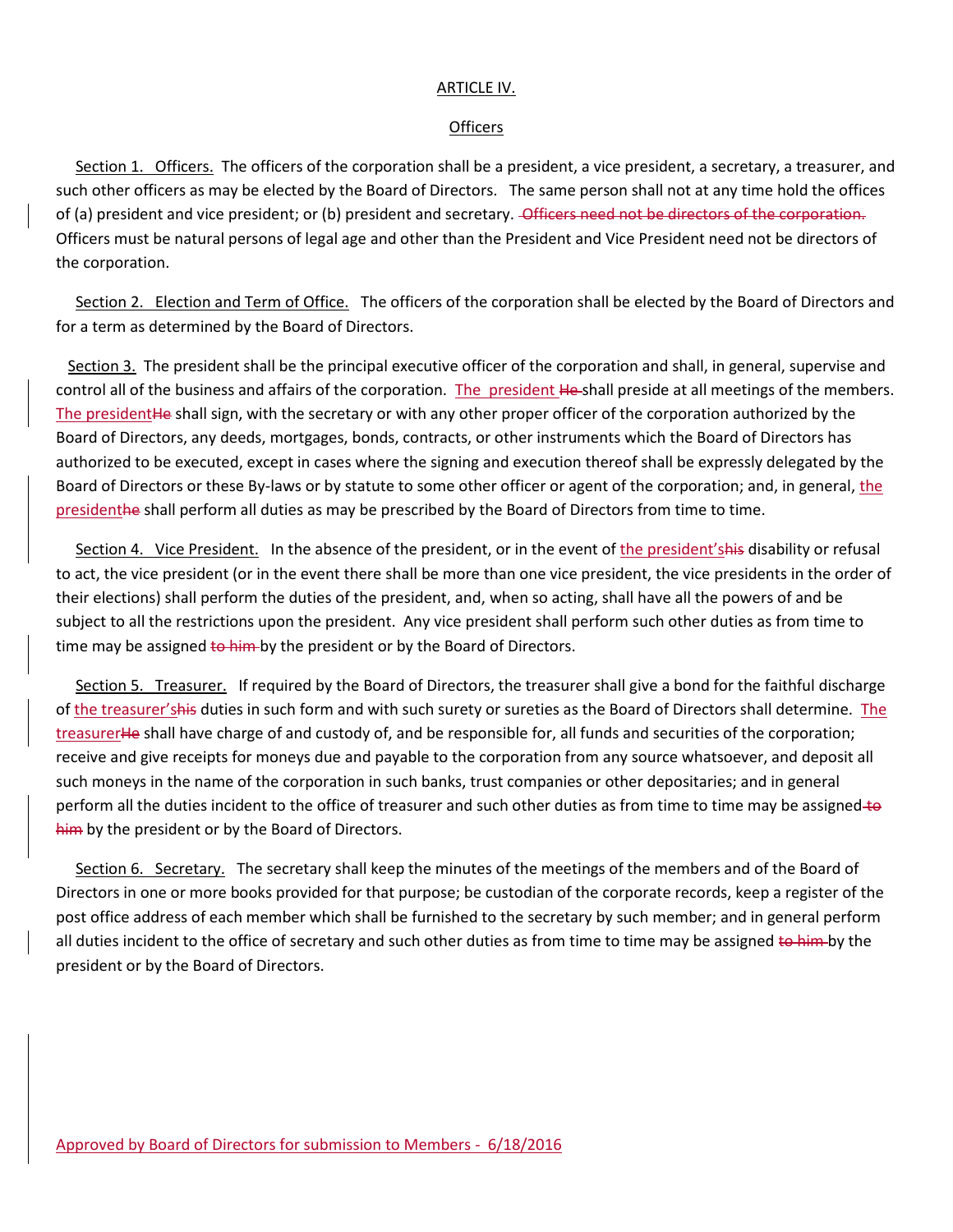### ARTICLE V.

### Contract, Checks, Deposits and Funds

 Section 1. Contracts. The Board of Directors may authorize any officer or officers, agent or agents of the corporation, in addition to the officers so authorized by these By-Laws, to enter into any contract or execute and deliver any instrument in the name of and on behalf of the corporation, and such authority may be general or confined to specific instances.

 Section 2. Checks, Drafts, Etc. All checks, drafts or orders for the payment of money, notes or other evidence of indebtedness issued in the name of the corporation, shall be signed by such officer or officers, agent or agents of the corporation and in such manner as shall from time to time be determined by resolution of the Board of Directors.

 Section 3. Deposits. All funds of the corporation shall be deposited from time to time to the credit of the corporation in such banks, trust companies or other depositaries as the Board of Directors may select.

 Section 4. Gifts. The Board of Directors may accept on behalf of the corporation any contribution, gift, bequest or devise for the general purposes or for any special purpose of the corporation.

#### ARTICLE VI.

### Certificates of Membership

 Section 1. Certificate of membership. The Board of Directors may provide for the issuance of certificates evidencing membership in the corporation, which shall be in such form as provided by Chapter 317, Section 317.25, Minnesota Statutes 1969. Such certificates shall be signed by the president or a vice president and by the secretary or an assistant secretary. All certificates evidencing membership shall be consecutively numbered. The name and address of each member and the date of issuance of the certificate shall be entered on the records of the corporation. If any certificate shall become lost, mutilated or destroyed, a new certificate may be issued therefore upon such terms and conditions as the Board of Directors may determine.

Section 2. Issuance of Certificates. When a member has been elected to membership and has paid any membership fee dues that may then be required, a certificate of membership shall be issued in his name and delivered to him by the secretary, if the Board of Directors shall have provided for the issuance of certificates of membership under the provisions of Section 1 of this Article V1.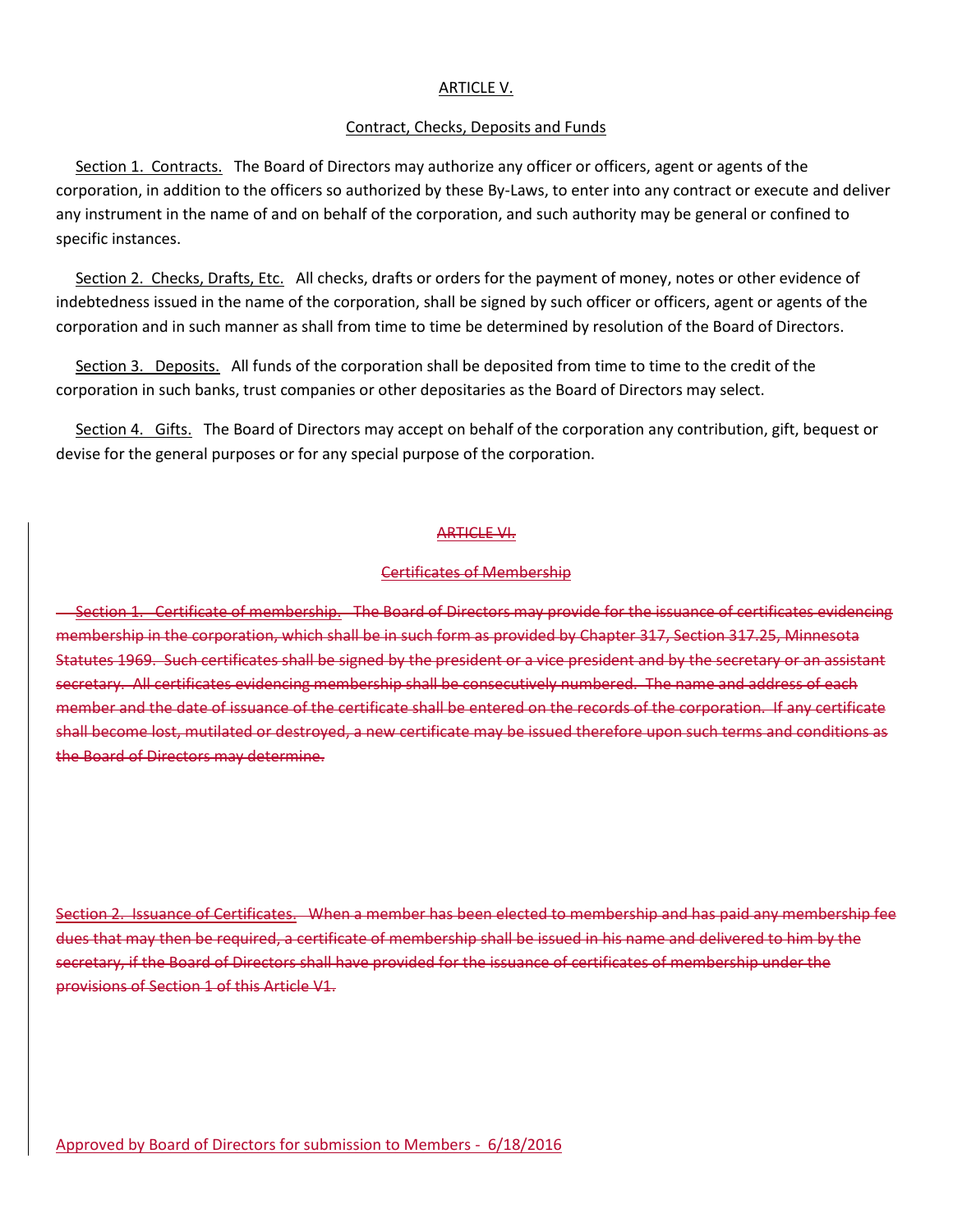# **ARTICLE VII.**

## Books and Records

 The corporation shall keep correct and complete books and records of account and shall also keep minutes of the proceedings of its members, Board of Directors and committees having any of the authority of the Board of Directors, and shall keep at the registered or principal office a record giving the names and addresses of the members. All books and records of the corporation may be inspected by any member, or the member'shis agent or attorney for any proper purpose at any reasonable time.

# **ARTICLE VIII.**

# Fiscal Year

The fiscal year of the corporation shall be determined by the Board of Directors.

## **ARTICLE VIIIIX**

## Fees

 The Board of Directors may determine from time to time the amount of membership fee, if any, and annual fees payable to the corporation by members. No fee paid by any member at any time to the corporation shall be returned to the member, his representative or estate upon termination of membership.

# ARTICLE I

# X

# Amendments to By-Laws

 These By-Laws may be altered, amended or repealed only by a majority vote of the members at a meeting duly called for that purpose.

I, Bruce JohnsonSteve Souder, hereby certify that I am the President of the Bay Lake Improvement Association, Inc. and as such officer can certify that this document contains the true and correct By-Laws of this association which are currently in effect.

Dated\_\_\_\_\_\_\_\_\_\_\_\_\_\_\_\_\_\_\_ \_\_\_\_\_\_\_\_\_\_\_\_\_\_\_\_\_\_\_\_\_\_\_\_\_\_\_\_\_\_\_\_\_\_\_\_\_

President B.L.I.A

Approved by Board of Directors for submission to Members - 6/18/2016